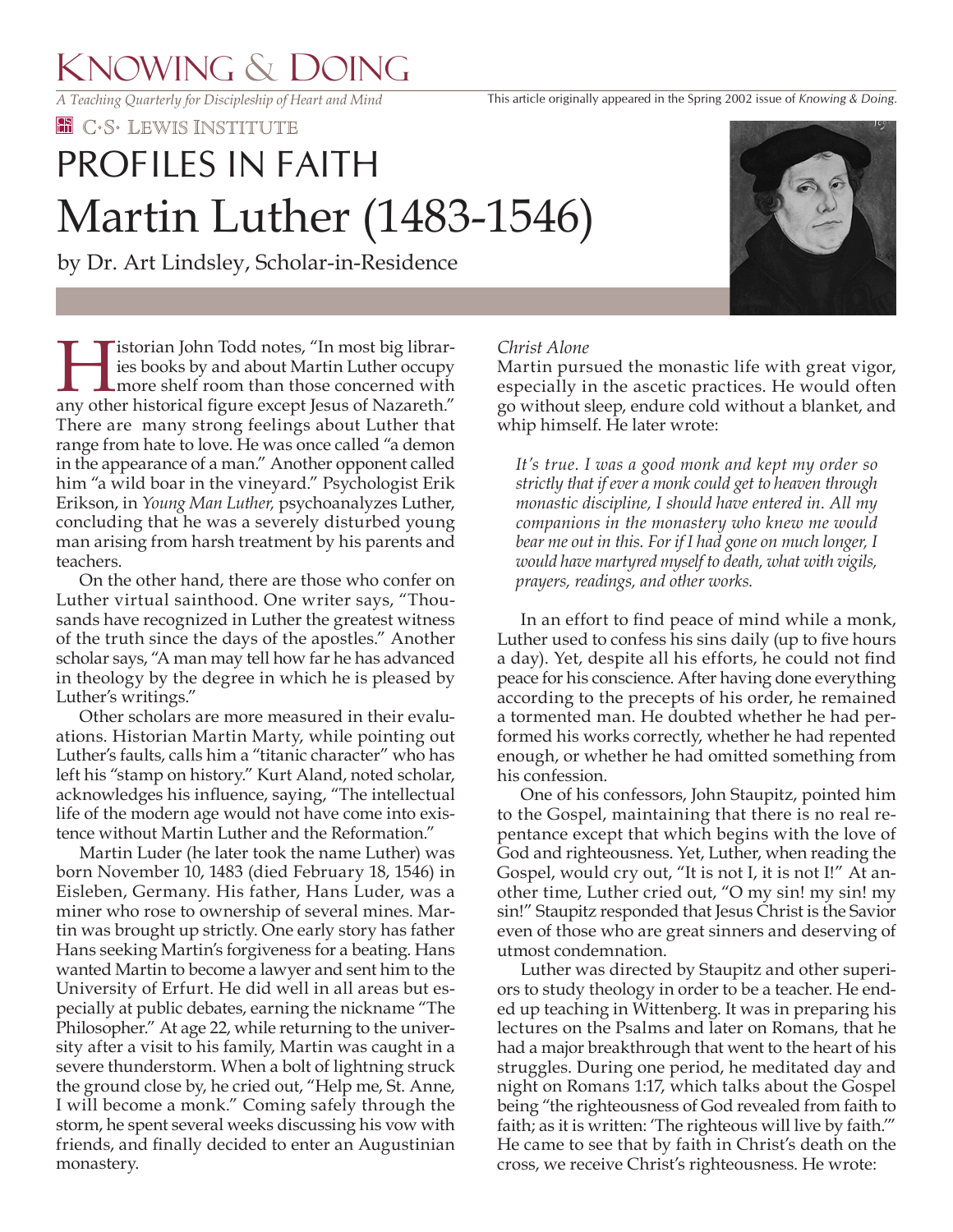*Learn to sing to Him and say: Lord Jesus you are my righteousness. I am your sin. You took on you what was mine; you set on me what was yours. You became what you were not that I might become what I was not.* 

 He came to believe that faith in Christ led to the imputation (transfer, declaring) of Christ's righteousness to us and our sin to Christ. It was a double transfer. We are now *simul justus et peccator* (at the same time just and a sinner). We are now clothed in the robe of Christ's righteousness; although under the robe we are still sinners. There is a sense in which we are as accepted by the Father as is the Son. The foundation for our lives is—Christ. Luther says:

*This foundation is Christ alone before all good works, for he freely gives the foundation, peace to the conscience and trust to the heart …this Christ Himself… gives us righteousness, peace, security of conscience, that we might build on this by acting well.*

## *Controversy*

In the area around Wittenberg, Johannes Tetzel was offering for sale plenary indulgences. An indulgence was a document given by the church that would release the buyer or deceased relative from a certain number of years of purgatory. A plenary indulgence released that person totally. The money from the sale of indulgences was to go to rebuild St. Peters in Rome. One infamous phrase Tetzel used caught the public imagination: "As the coin in the coffer rings, the soul from purgatory springs."

 Luther objected to this practice of indulgences by posting his *95 Theses* on the door of the Wittenberg Church on October 31, 1517 (now known as Reformation Day). He wanted to stimulate an academic discussion of these issues, not cause a Reformation. Thesis #1 says, "that the entire life of the faithful should be a repentance." Thesis #27, "They preach human folly who pretend that as soon as money in the coffer rings a soul from purgatory springs." Thesis #36, "Every Christian who truly repents has plenary forgiveness both of punishment and guilt bestowed on him, even without letters of indulgence."

 Luther's *95 Theses* were translated into the common language, and, using the relatively recent invention of the printing press, they were spread throughout Germany in two weeks. Rather than causing a discussion of this issue, the opposition response was to appeal to the necessity of obedience to the authority of the church. For instance, Tetzel responded with his own theses, saying among other things, "Christians should be taught that the Pope, by authority of his jurisdiction, is superior to the entire Catholic Church

and its councils, and that they should humbly obey his statutes."

### *Rejection*

This controversy led to a series of debates with leading theologians such as Eck and Cajetan and led to Luther's being released from his order by Staupitz. At Augsburg, Luther said,

*I have sought after truth in my public disputations, and everything that I have said I still consider as right, true, and Christian. Yet I am but a man, and may be deceived. I am therefore willing to receive instruction and correction in those things wherein I may have erred.*

 At a meeting in Worms in 1521 with Emperor Charles V present, Luther was asked whether he would recant part or all of his books. He asked for a day to consider this. The next day when repeatedly pressed to recant, Luther finally responded with the words:

*Unless convinced by Scripture or evident reason, I will not, I cannot recant. My conscience is captive to the Word of God. To go against conscience is neither right nor safe. Here I stand, I can do no other, God help me. Amen.* [Note: Luther's last sentence was included in the first printed version of the events, but not recorded on the spot.]

# *Translation of the Bible*

Luther was excommunicated by the church and made an outlaw so that anyone could kill him without fear of the law. Luther was taken by friends to a castle at Wartburg where he stayed for ten months. During this period, he completed a rough translation of the New Testament into German. He completed this draft in eleven weeks, translating more than 1,500 words per day. The New Testament in German was published in 1522 and sold about 5,000 copies in two months. Luther then turned to the Old Testament. He gathered a committee to oversee the work. Luther said, "Translators must never work by themselves. When one is alone, the best and most suitable words do not always occur to him." Luther wanted the words to sound right as well as be accurately translated. Because of its rhetorical power, Luther's Bible had a tremendous influence on the German language. Some maintain that Luther's greatest achievement was the German Bible.

### *Music*

Luther placed a great value on music. He had a good voice, played the lute, and often would lead singing after dinner. He wrote: "I have no use for cranks who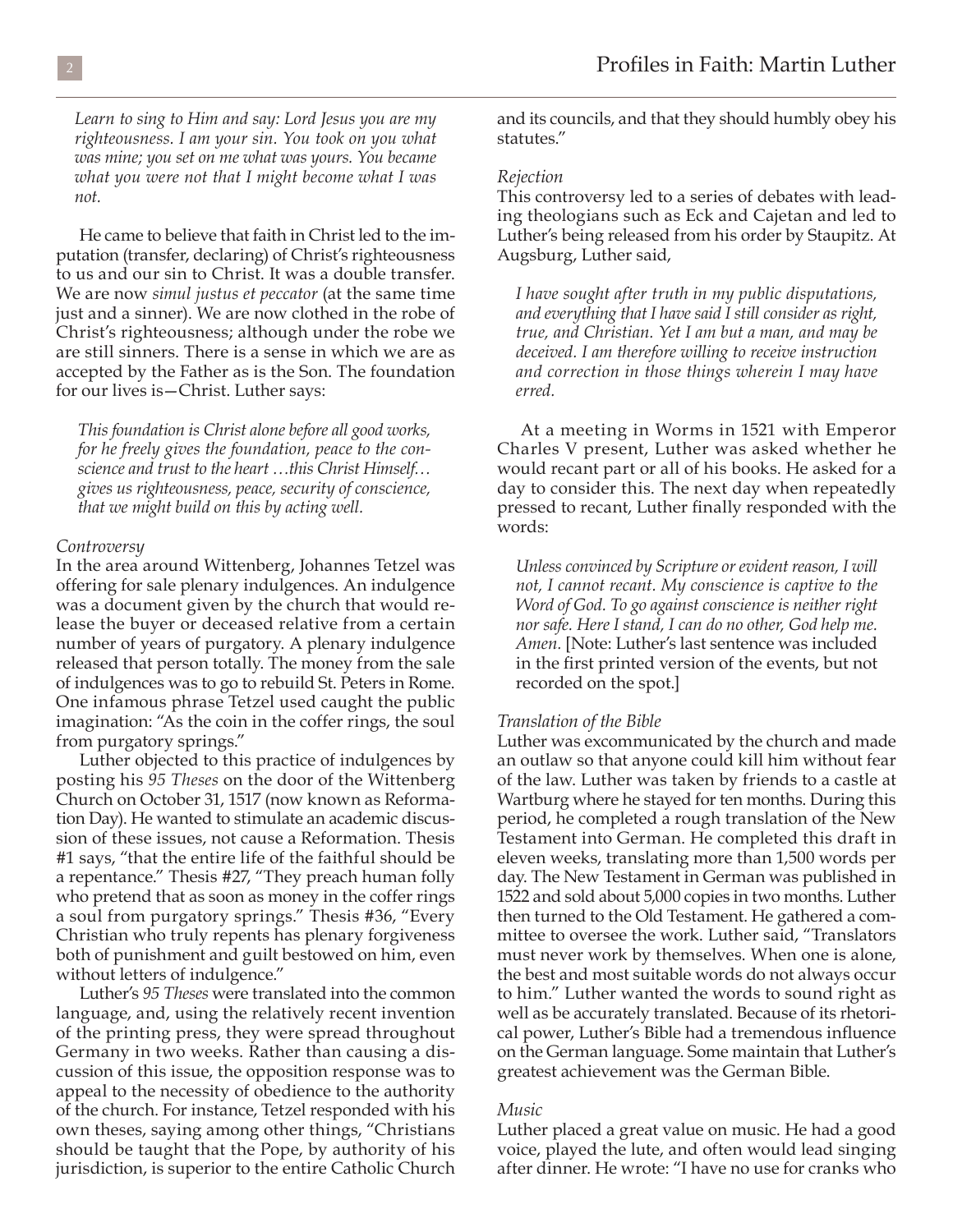despise music, because it is the gift of God. Next after theology, I give to music the highest place and the greatest honor." He not only valued music in worship but wrote a number of hymns. Modern Lutheran hymnals may contain as many as twenty of Luther's hymns. The most famous is "A Mighty Fortress is our God" written in 1527 during one of the most difficult years of Luther's life. Luther is also noted for his memorable quote: "The devil should not be allowed to keep all the best tunes for himself."

#### *Marriage*

Luther was married in 1525 to a former nun, Katie von Bora. Although the marriage was not initially based on romance, a deep mutual love grew between them. Luther later called the book of Galatians, which he loved, his "Katie von Bora." Katie was a strong personality with many gifts. Luther once told an English visitor that if he wanted to learn German, Katie is "the most eloquent speaker of the German language." They had six children. Once, Luther, who had for 41 years been used to solitude, locked himself in his study for three days until Katie took the door off the hinges. She was quite direct with her criticism of Luther. Once he commented, "If I can survive the wrath of the devil in my sinful conscience, I can withstand the anger of Katherine von Bora." On another occasion (in jest) he said, "If I should marry again, I would hew myself an obedient wife out of stone."

 Luther was once depressed for a couple of weeks. Katie came to breakfast one morning in a funeral dress. Martin asked, "Who died?" Katie replied, "God died." Martin proceeded to rebuke her for such an outrageous reply. She waited till he was done and said, "Well, Martin, the way you were acting, I thought he was dead."

 Katie was very active. Her day started at 4 a.m. She remodeled an old cloister so that they could house up to thirty guests. She was accomplished at business affairs. Katie was sometimes frustrated with how Martin would give away some of their cherished household items to those in need. Once, she hid a favorite silver cup lest Luther give it away.

Martin was quite realistic about marriage:

*In the beginning of a relationship love is glowing hot; it intoxicates and blinds us, and we rush forth and embrace one another. But once married we grow tired of one another, as Ovid said, 'We hate the things that are near us, and we love those that are far away.'*

 It is especially important to be patient with the other's faults. Luther said:

*It is impossible to keep peace between man and woman in family life if they do not condone and overlook each other's faults but watch everything to the smallest point. For who does not at times offend.*

## *Quotable*

I have to admit that when I was working on my M.Div. and Ph.D., I would sometimes get discouraged. Often I would go to the library shelf and take an anthology of Luther quotes titled *What Luther Says* and read a few pages. I was always encouraged and came away with a renewed faith in Christ. Some helpful quotes (of many):

*Human nature is like a drunk peasant. Lift him into the saddle on one side, over he topples on the other side.*

*Temptations, of course, cannot be avoided, but because we cannot prevent the birds from flying over our heads, there is no need that we should let them nest in our hair.*

*Farewell to those who want an entirely pure and purified church. This is plainly wanting no church at all.*

## *Later Years*

Luther often struggled with physical ailments, including headaches and insomnia. He also experienced what he called "night wars;" that is, nightmares, anxiety attacks, and "anfechtung" (temptation or spiritual attack). We know so much about Luther because he was an open book, speaking freely about himself and his faults. Other people, Luther said, "try to make me a fixed star but I am an irregular planet." He also described himself as "God's court jester." A court jester was often dressed strangely, riding his donkey into the court and addressing political issues in a vulgar but humorous fashion. Luther is described by one scholar as "certainly complex, contradictory, ambiguous, and often offensive."

 He had a lifelong problem with anger. Once he said to his wife, Katie: "Wrath just won't turn me loose. Why do I sometimes rage about a piddling thing not worthy of mention. Whoever crosses my path has to suffer for it—I won't say a kind word to anyone. Isn't that a shameful thing." Luther's friend Melanchthon admitted that he could neither "deny, nor excuse, nor praise" some writings of Luther that were cross or harsh. Luther's statements on the Jews fall into this category. His best friends begged him to stop his anti-Jewish raving. These writings were clearly wrong and without excuse.

 Certainly, Luther was a complex personality. Modern Christianity scholar Martin Marty says: